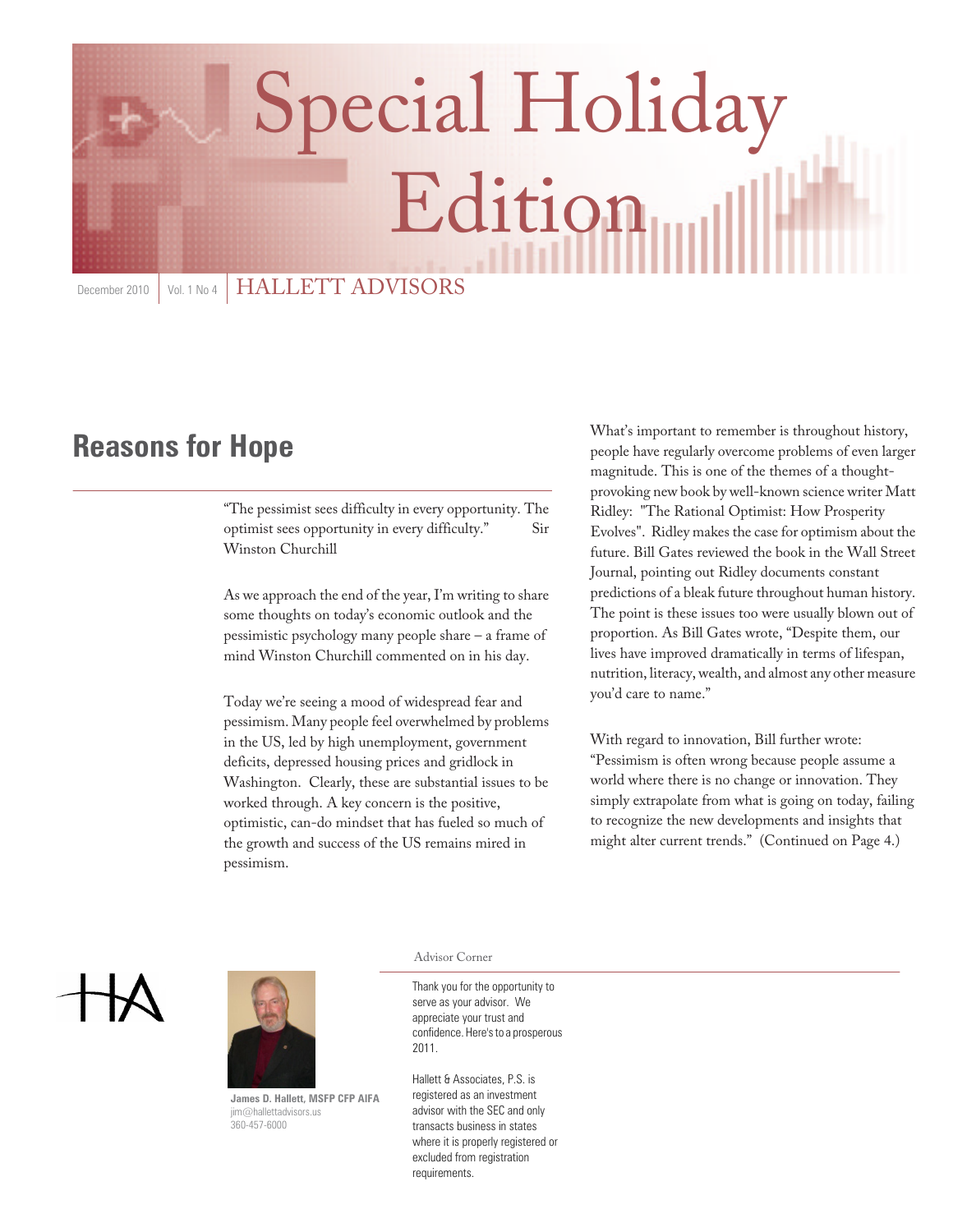# **Achieving the Proper Balance of Risk and Return**

#### **ASK JIM**

- What is an Investment Policy Statement (IPS)? **Should I have an IPS?**
- **Can you help me assess my**
- risk tolerance? **How often should I review** my risk-return profile?

An important decision that every investor must make is determining the amount of investment risk to assume while maintaining a level of comfort. Risk is simply defined as the probability that the actual return for an investment will differ from that which was expected. It is possible that some or even all of an investor's original investment may be lost. In other words, there are no sure things in the investment world.

All investments contain some degree of risk; however, some investments are considered more volatile (riskier) than others. Low levels of uncertainty, or low risk, are usually linked to investments with low potential returns. On the other hand, investments with high levels of uncertainty, or high risk, are generally accompanied by high potential returns. The relationship between risk and return is such that one must be willing to accept greater risk if one wants to pursue greater returns.

A common misunderstanding among investors is that higher risk will lead to greater returns. According to the risk/return tradeoff, however, higher risk investments provide an investor with the possibility, not the certainty, of higher returns.

Consider the table below showing the periodic returns of three hypothetical investments. Investment A fluctuates very little from period to period. It has low volatility or a low amount of risk. However, this low risk is accompanied by low average returns. Conversely, Investment B has greater periodic fluctuations from one period to the other and has even lost money in one of the periods. On the flip side, Investment B's average return is higher than that of Investment A, corresponding to this higher level of risk. The riskiest investment of the three is Investment C, which has experienced a double-digit loss in one period. The returns for Investment C have also been periodically quite high, resulting in the highest average return of all three investments.

As the saying goes, "There is no free lunch"; in many cases, investments that generate high returns also come with high levels of volatility or risk. These high returns act as a compensation for investors, for assuming high risk. Further, it is very important to realize that taking on a high level of risk in hopes of attaining a high level of return is not for everyone.

An investor's risk tolerance varies according to age, income requirements, financial goals, and other considerations particular to each investor's unique situation. It is essential to determine your attitude toward—and your tolerance for—risk, while (all the time) keeping in mind that past performance is by no means a guarantee of future results.

#### Periodic Performance of Three Investments

|              | 1  | $\overline{2}$ | 3           | 4          | 5   | 6     | $\overline{1}$ | Average |
|--------------|----|----------------|-------------|------------|-----|-------|----------------|---------|
| Investment A | 4% | 7%             | 5%          | 7%         | 5%  | 2%    | 5%             | 5.0%    |
| Investment B | 2% | 12%            |             | $-4\%$ 21% | 12% | $1\%$ | 8%             | 7.4%    |
| Investment C | 5% | 22%            | $-14\%$ 32% |            | 16% | $-4%$ | 13%            | 10.0%   |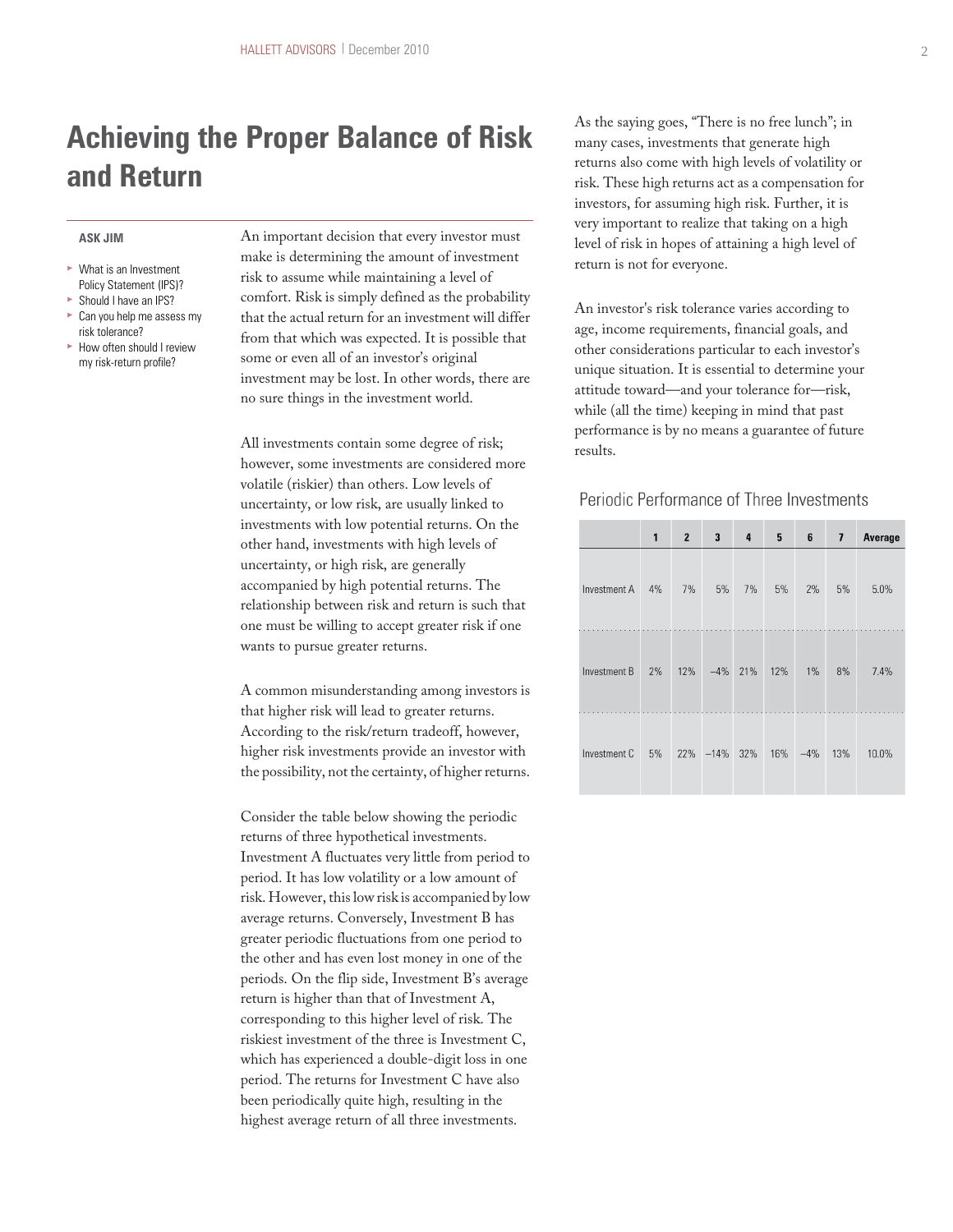## **Politics and Investment Performance**

With the Nov. 2 elections come and gone, here's the result of an investigation into the relationship between the composition of the legislative and executive branches of the U.S. government and market performance. The data table displays the average annual returns for the S&P 500® and a 60% stock/40% bond portfolio in three different situations. The "unified" situation refers to years when the Senate, the House of Representatives, and the White House were all controlled by the same party. The "partially divided" situation represents years when the House and Senate were controlled by the same party, but the White House was held by a different party. The "completely divided" situation uses data from years in which the two houses of Congress were divided. Both the S&P 500 and the diversified portfolio averaged the highest returns during unified years, lower returns during partially divided years, and the lowest under completely divided years.

### Average Annual Returns 1926-2009

|                            | <b>S&amp;P 500</b> | <b>Diversified</b><br>portfolio | <b>Number</b><br>of years |
|----------------------------|--------------------|---------------------------------|---------------------------|
| "Unified" years            | 14.8%              | 9.8%                            | 44                        |
| "Partially divided" years  | 11.1%              | 9.6%                            | 30                        |
| "Completely divided" years | 1.0%               | 6.8%                            | 10                        |

Past performance is no guarantee of future results. This is for illustrative purposes only and not indicative of any investment. An investment cannot be made directly in an index. Diversification does not eliminate the risk of experiencing investment losses. Government bonds are guaranteed by the full faith and credit of the United States government as to the timely payment of principal and interest, while stocks are not guaranteed and have been more volatile than bonds. The time period examined is 1926-2009, and the returns are average annual returns.

Stocks-Standard & Poor's 500 index, which is an unmanaged group of securities and considered to be representative of the stock market in general. Bonds-20-year U.S. government bond.

## **The End of the Recession**

In September 2010, the National Bureau of Economic Research announced the long-awaited news: an end date for the recession that had begun in December 2007. The NBER determined the official end date as June 2009, quieting down (if not completely silencing) double-dip fears. NBER defines a recession as a significant decline in economic activity spread across the economy, lasting more than a few months, normally visible in real GDP, real income, employment, industrial production, and wholesale-retail sales. Looking back at the performance of the main asset classes during the recession and in the months following the official end date, gold was the best overall performer, and long-term government bonds offered consistent positive returns. Out of the investments with the worst performances during the recession, REITs posted the most-impressive return in the 16 post-recession months.

#### Returns During and After the Most Recent Recession

|                               | <b>Recession</b><br>Dec 2007 to Jun 2009* | <b>Aftermath</b><br>Jul 2009 to Oct 2010* |
|-------------------------------|-------------------------------------------|-------------------------------------------|
| Gold                          | 19.3%                                     | 44.1%                                     |
| Long-term<br>government bonds | 8.4%                                      | 14.5%                                     |
| Treasury bills                | 1.9%                                      | 0.1%                                      |
| Small stocks                  | $-33.8%$                                  | 42.5%                                     |
| Large stocks                  | $-35.5%$                                  | 32.2%                                     |
| International stocks          | $-39.7%$                                  | 28.4%                                     |
| <b>REITs</b>                  | $-48.1%$                                  | 81.8%                                     |

\*Returns in table represent cumulative returns during time periods indicated,<br>not geometric returns.

Past performance is no guarantee of future results. This is for illustrative purposes only and not indicative of any investment. An investment cannot be made directly in an index.<br>Holding a portfolio of securities for the long term does not ensure a profitable outcome, and investing in securities always involves risk of loss. International investments involve special risks such as fluctuations in currency, foreign taxation, economic and political risks, liquidity risks, and differences in accounting and financial standards. REITs are subject to certain risks, such as risks associated with general and local economic conditions, interest rate fluctuation, credit risks, liquidity risk stocks, are subject to significant price fluctuations, business risks, and are thinly traded.<br>Government bonds and Treasury bills are guaranteed by the full faith and credit of the United States government as to the timely payment of principal and interest, while stocks, REITs, and gold are not guaranteed.

Source: Gold—Wall Street Journal London P.M. closing price. Long-term government bonds<br>—20-year U.S. government bond. Treasury bills—30-day U.S. Treasury bill. Small stocks— Dimensional Fund Advisors, Inc. (DFA) U.S. Micro Cap Portfolio. Large stocks-Standard & Poor's 500<sup>®</sup> Index, an unmanaged group of securities considered to be representative of the U.S. stock market. International stocks—Morgan Stanley Capital International Europe, Australasia, and Far East (EAFE®) Index. REITs—FTSE NAREIT Equity REIT Index®.